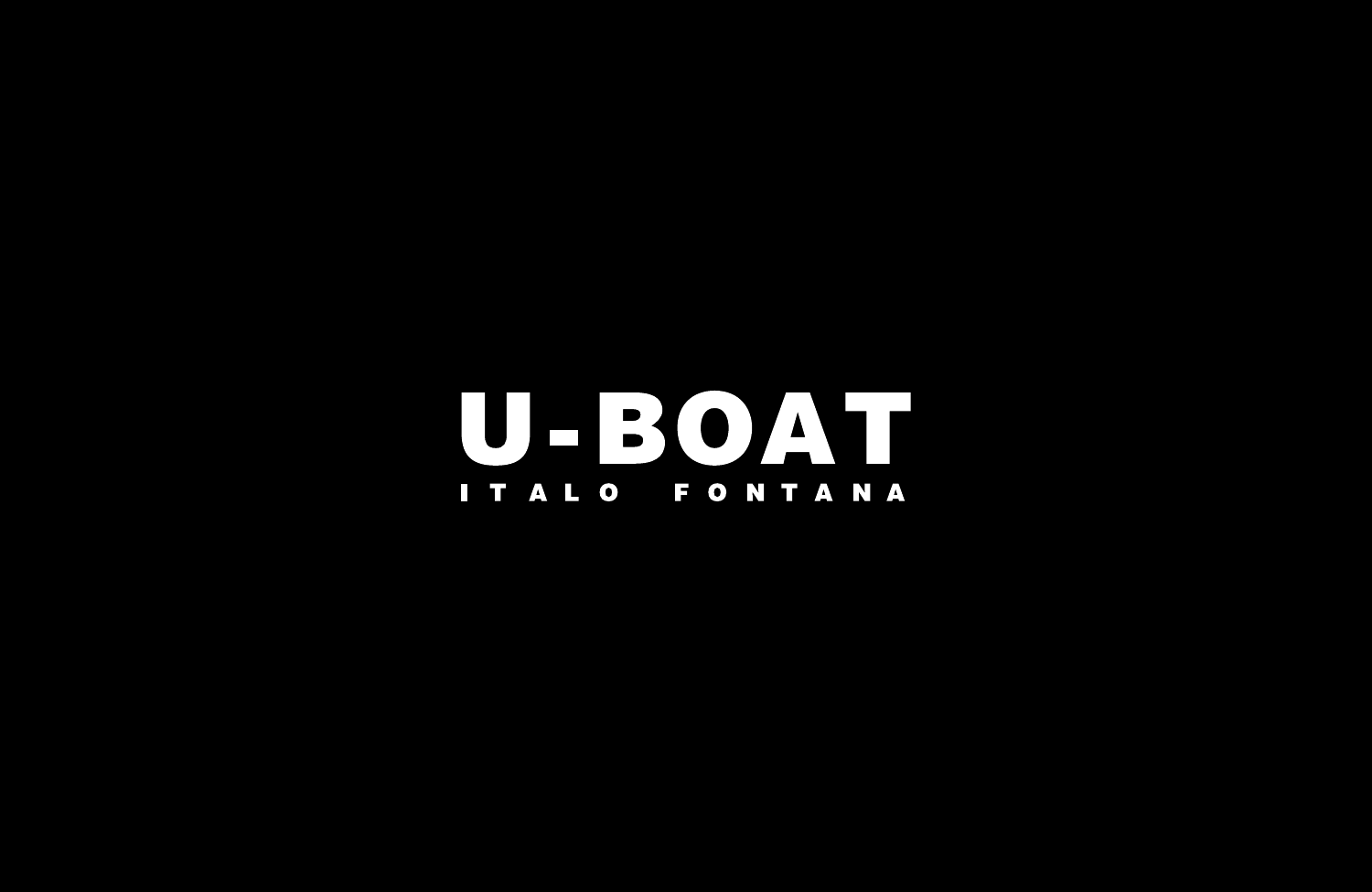

## CARE AND MAINTENANCE.

The precision mechanism in your watch will provide long-lasting performance when properly cared for.

We recommend taking your watch to an Authorised Retailer / Authorised Service Centre every 3-4 years for a check-up and to perform ordinary maintenance on all mechanical parts.

We also advise taking your watch to an Authorised Retailer / Authorised Service Centre to change the strap.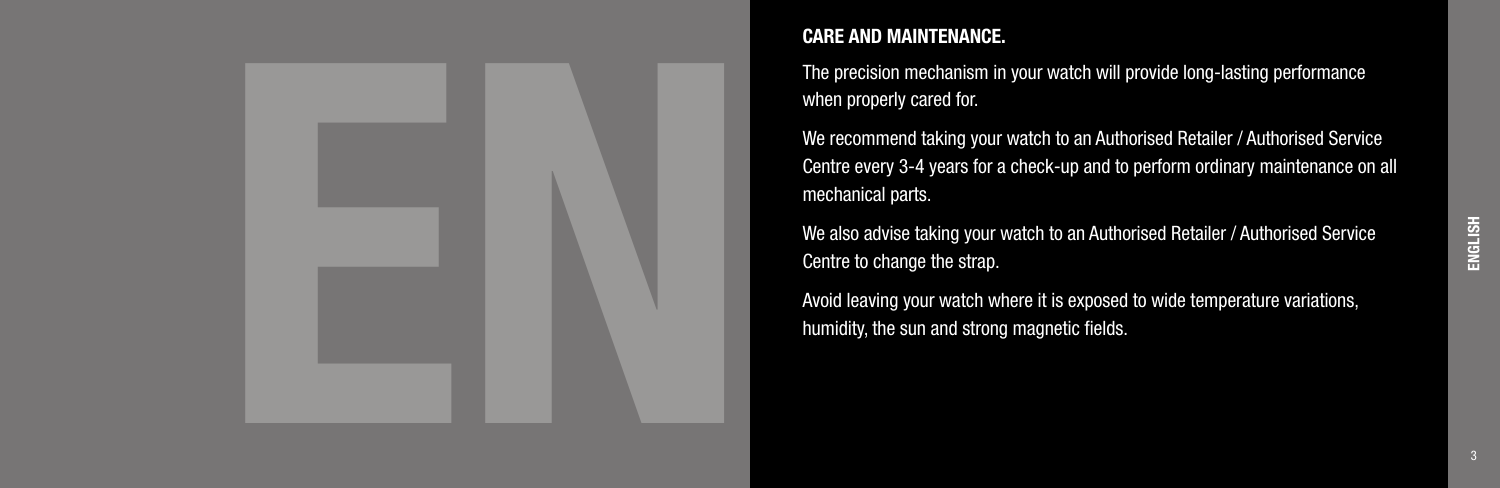# ENGLISH

#### CHRONOGRAPH FUNCTIONS.

1. Press button H (start/stop) to start the chronograph and the hour/minute counters. 2. Press button H again to stop the chronograph and once more to restart it. 3. After noting the time measured, press reset button B when the chronograph is stopped to return the chronograph hand and counters to zero.

#### WATCH FUNCTIONS.

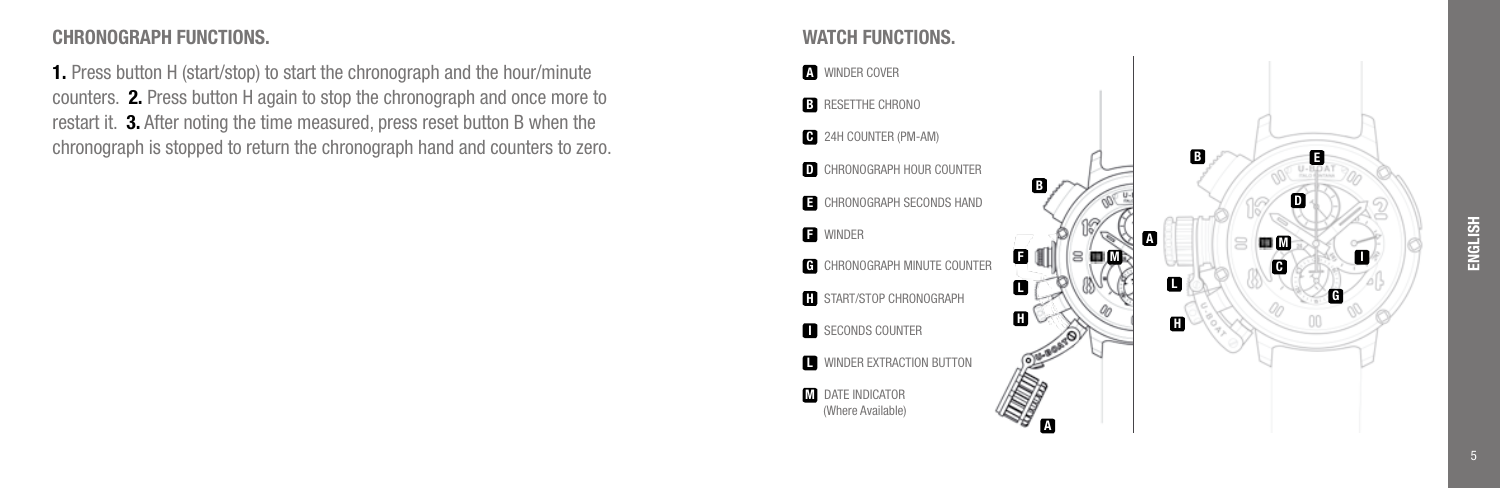

### INSTRUCTIONS FOR USE.

1. Unscrew the winder cover  $\blacksquare$  to access the winder  $\blacksquare$ .

| POSITION 1              |  |
|-------------------------|--|
| <b>NEUTRAL POSITION</b> |  |

Watch operation position. Watch winding position.

- Press the buttom  $\blacksquare$  to put winder  $\blacksquare$  in the first position for rapid date setting.\* POSITION 2 **FIRST CLICK**
- Press the buttom  $\blacksquare$  for precise time setting. We advise you to turn the minute hand past the desired time and then back to the exact position. POSITION 3 SECOND CLICK

Check the 24 H counter when doing this operation.

2. Close the winder  $\square$  and turn the winder cover  $\square$  to its original position (turn until it stops).

\* NB: It is not possible to adjust the date between 9.00 p.m. and 3.00 a.m.